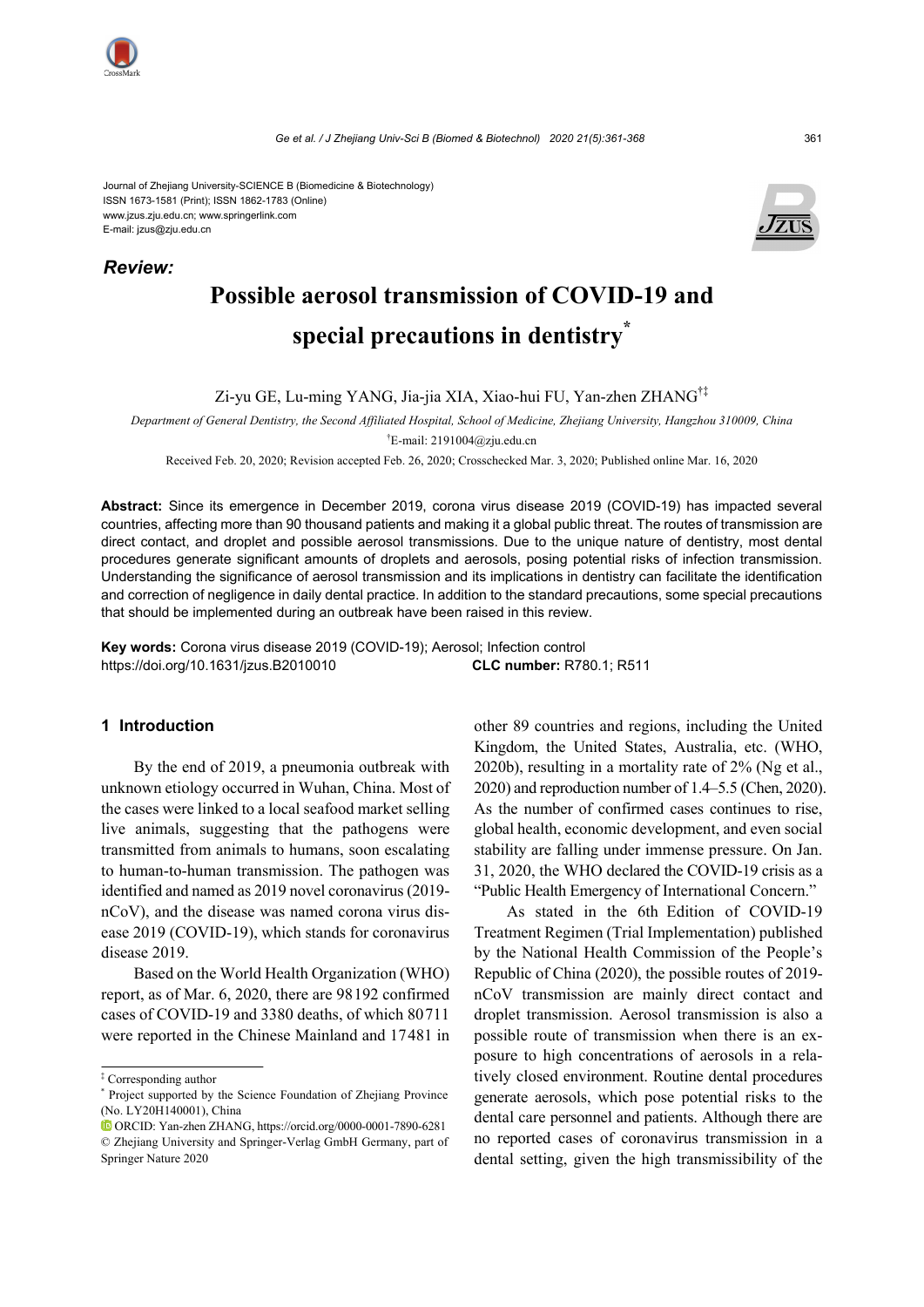disease, dental teams should be alert and maintain a healthy environment for both the patients and themselves. Therefore, understanding aerosol transmission and its implications in dentistry is essential. In addition to standard precautions, some special precautions should also be implemented during this special period.

## **2 Aerosol transmission and its implication in dentistry**

## **2.1 Droplets and aerosols and their significance in the transmission of diseases**

When a person coughs, sneezes, laughs, or talks, large ( $>5$  µm diameter) and small ( $\leq 5$  µm diameter) droplets or aerosols are generated. Due to gravity, larger droplets fall to the ground quickly; therefore, droplet transmission requires close physical proximity between an infected individual and a susceptible individual. On the other hand, small droplets or small particle residues of evaporated droplets have a low settling velocity, so they may remain in the air for a longer time and travel further before they can enter the respiratory tract or contaminate surfaces (WHO, 2014) (Fig. 1). Results from some studies have shown that aerosols from highly virulent pathogens like severe acute respiratory syndrome-coronavirus (SARS-CoV) can travel more than six feet (Kutter et al., 2018).

Contaminated surfaces have been found to be a route of transmission of several nosocomial pathogens (Otter et al., 2013). Although human coronaviruses including SARS-CoV and Middle East respiratory syndrome-coronavirus (MERS-CoV) have limited capacity to survive on a dry surface, several studies have reported that they can persist on a surface for a few days, particularly when suspended in human secretion, and undergo onward transmission (Kramer et al., 2006; Otter et al., 2013). Hand contact with contaminated surfaces may lead to pathogen acquisition and transfer to the eyes, nose, or mouth, resulting in a new case of infection (Otter et al., 2013).

#### **2.2 Droplets and aerosols in dental setting**

When performing dental procedures with a highspeed handpiece, friction between the tooth and the rapidly rotating bur would create excessive heat. Without a coolant, the heat could cause damage to hard dental tissue and lead to pathological changes to the dental pulp. Therefore, to prevent heat gain, it is a universal consensus to use a water coolant when performing dental procedures, including tooth preparation, oral prophylaxis, and oral surgery (Farah, 2019), as shown in Fig. 2.

The water coolant, however, could generate aerosols. When combined with bodily fluids in the oral cavity, such as blood and saliva, bioaerosols are created.



**Fig. 1 Different routes of transmission in dental setting: aerosol, droplet, and fomite**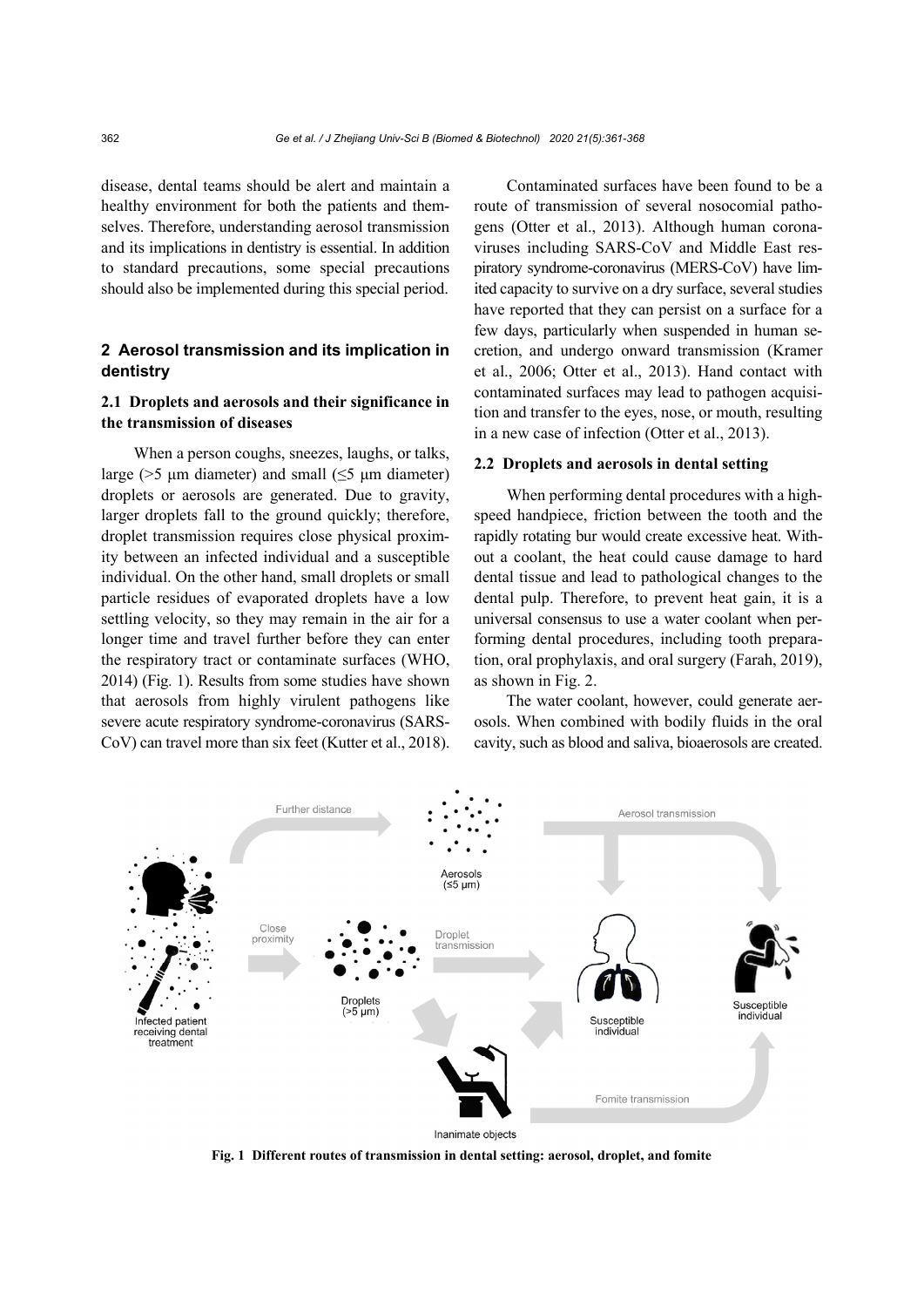

**Fig. 2 Aerosols generated by dental high-speed handpiece (a), ultrasonic scaler (b), and air-water syringe (c)** 

These bioaerosols are commonly contaminated with bacteria, fungi, and viruses, and have the potential to float in the air for a considerable amount of time and be inhaled by the dentists or other patients (Grenier, 1995; Jones and Brosseau, 2015).

A review conducted by Zemouri et al. (2017) showed that 38 types of microorganisms could be found in the air of the dental clinic, including *Legionella pneumophila*, the causative agent of severe pneumonia. There have been reports of patients acquiring pneumonia after being treated at a dental clinic (Ricci et al., 2012). Another group in the UK reported an outbreak of tuberculosis among dental patients who acquired the infection at their local dentist (Smith et al., 1982). In terms of coronavirus, a study conducted by Wang et al. (2004) examined the oral cavity of SARS patients and found large amount of SARS-CoV RNA in their saliva  $((7.08\times10^3)$  to  $(6.38\times10^8)$  copies/mL), suggesting the possibility of coronavirus transmission through oral droplets. Past evidence showed that the majority of SARS-CoV and MERS-CoV cases were associated with nosocomial transmission in hospitals, resulting, partly, from the use of aerosol-generating procedures performed on patients with respiratory disease (Chowell et al., 2015). Based on the current epidemiological data, 2019-nCoV has higher transmissibility than SARS-CoV and MERS-CoV (Chen, 2020). Therefore, modification of standard precaution and infection control regimen targeted toward 2019 nCoV is essential during this outbreak.

#### **3 Special precautions in dental setting**

The outbreak of COVID-19 has clearly placed health professionals at risk. Infection with 2019-nCoV has been detected in health care workers (HCWs), and the number of such cases is gradually increasing (Li et al., 2020). Based on the information extracted from China's Infectious Disease Information System, a total of 1716 HCWs have been infected with 2019-nCoV, with five reported deaths (The Novel Coronavirus Pneumonia Emergency Response Epidemiology Team, 2020). Ensuring health and personal safety for HCWs is essential, as an infected HCW could also posit a source of cross-transmission.

Fortunately, there are no reported cases of COVID-19 transmission in the dental setting. Nevertheless, with the given evidence that the incubation period lasts up to 14 d (Jin et al., 2020), it is not always possible to identify asymptotic carriers early or without testing. Furthermore, there has been a report of infection transmission from asymptomatic contact, implying that COVID-19 is contagious during the incubation period (Rothe et al., 2020). Thus, aside from following the principle of universal precaution, special precautionary measures targeted toward aerosol transmission should also be taken to prevent and control the spread of this highly contagious disease. Interestingly, a group of scientists from China have reported that the cell receptor for 2019-nCoV infection, angiotensin-converting enzyme II (ACE2), is highly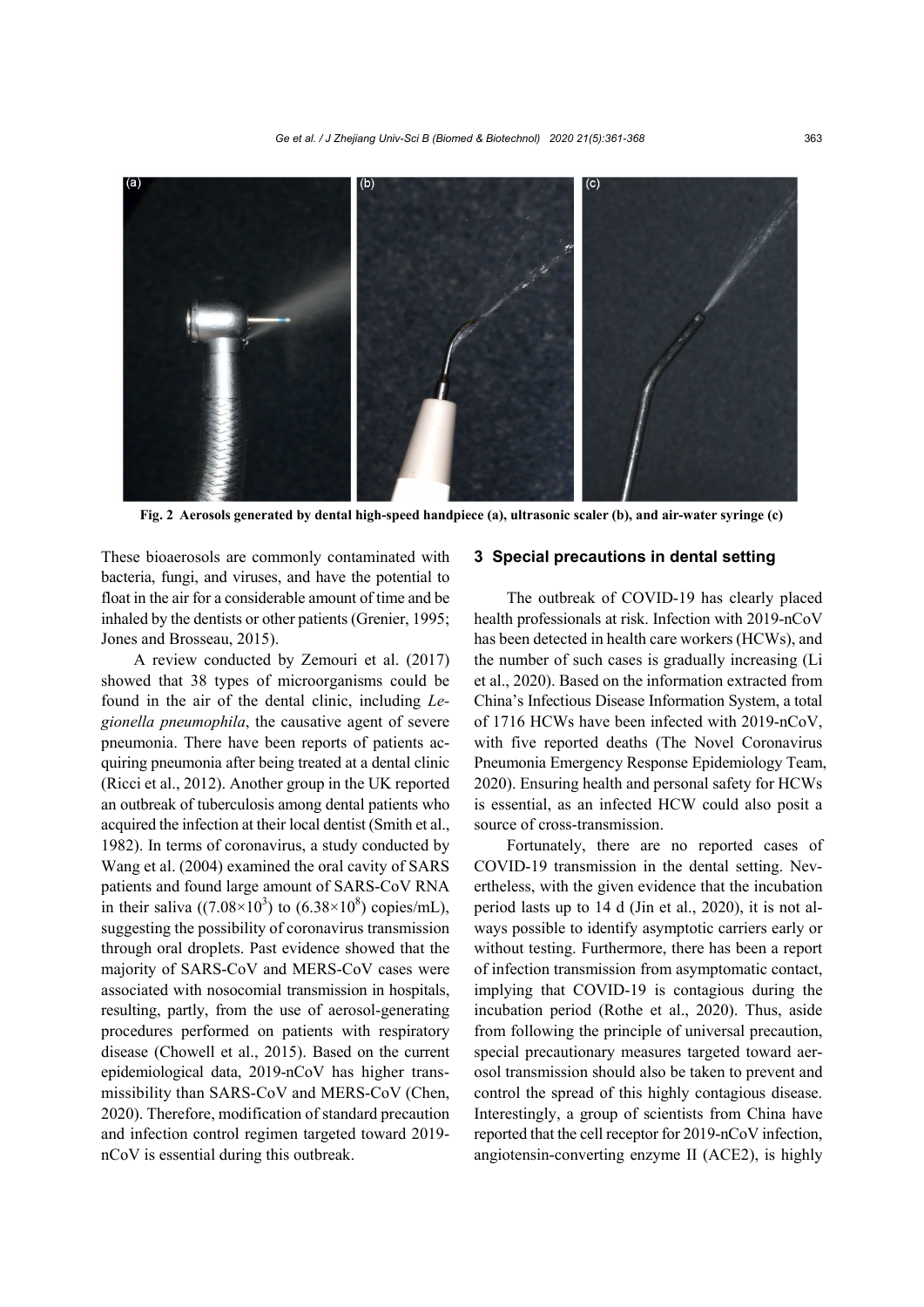expressed on the mucosa of the oral cavity. Notably, this receptor is present in large amounts in the epithelial cells of the tongue (Xu et al., 2020). These findings indicate that the oral cavity is a potentially high-risk transmitter of 2019-nCoV infection and can be used in future prevention strategies in the dental/ clinical setting.

During routine dental practice, guidelines of the Clinical Technique for Oral Medicine (2017 Edition) and Clinical Treatment Guidance for Oral Medicine (2016 Edition) produced by Chinese Stomatological Association, and Summary of Infection Prevention Practices in Dental Settings produced by the Center for Disease Control and Prevention in the United States (CDC) are usually followed as "standard precautions" of infection control (Chinese Stomatological Association, 2017, 2016; Centers for Disease Control and Prevention, 2016). In light of the continuously updated epidemiological data on COVID-19, here, we propose several special precautions in addition to the "standard precautions" that can be applied in dental care settings during this outbreak. Our recommendations are based on the COVID-19 interim guidance set forth by the WHO (2020c) and our own current clinical practice in China.

## **3.1 Special precautions in dental emergency during COVID-19 outbreak**

Due to the special characteristics of dentistry and the high transmissibility of COVID-19, dental hospitals and clinics around China are temporarily closed to prevent the potential risk of transmission. However, there are dental emergencies that require immediate treatment and control, such as trauma, fascial space infection, and carcinoma. Therefore, special precautions should be followed when treating dental emergencies.

1. Patient screening: As is the routine, dentists should take a thorough medical history from each patient and confirm the health status at each recall visit. During this outbreak, targeted screening questions for COVID-19 must be asked. These questions should include personal, travel, and epidemiological history. Temperature and lower respiratory tract symptoms should be closely monitored. Note that symptoms of fever and fatigue could be caused by acute dental infection; therefore, the etiology should be confirmed.

2. For patients whose infections are dental in origin, emergency treatments could be performed following standard dental emergency regimen.

3. For suspected/confirmed cases of COVID-19 that are medically stable, laboratory tests and multidisciplinary team consultations should be performed. To ensure the safety of patients and HCWs, the patient should be rescheduled after the outbreak if required.

4. For suspected/confirmed cases of COVID-19 requiring urgent dental treatment, highest level of personal protection should be implemented. To facilitate natural ventilation, WHO (2020a) recommends the use of a negative pressure room with a minimum of 12 air changes per hour or at least 160 L/s per patient. Mechanical ventilation should commence before treating the next patient.

#### **3.2 Special precautions in routine practice**

## 3.2.1 Waiting area

Post a cough etiquette instruction at the entrance of the waiting room. Ensure that all patients cover their nose and mouth with a tissue or their elbow when coughing or sneezing; instruct them to dispose used tissues into a waste bin immediately after use and ensure hand hygiene.

Patients should be placed in an adequately ventilated waiting area. For rooms with natural ventilation, 60 L/s per patient is considered adequate ventilation (Atkinson et al., 2009).

Spatial separation of at least 1 m should be maintained between patients.

Equipment such as blood pressure cuffs and thermometers should be cleaned and disinfected with 70% ethyl alcohol after each use, as recommended by the WHO (2016).

#### 3.2.2 Hand hygiene

There is a growing awareness of the importance of handwashing in the prevention of acute respiratory infections. During the outburst of SARS, several epidemiological studies suggested that handwashing with soap and 70%–90% alcohol-based hand rubs (ABHRs) was effective in curbing SARS transmission (Rabenau et al., 2005; Fung and Cairncross, 2006).

The WHO (2020c) stated that hand hygiene includes either cleansing hands with an ABHR or with soap and water; both methods are equally effective. ABHRs are preferred if the hands are not visibly soiled; if the hands are visibly soiled, water and soap should be used.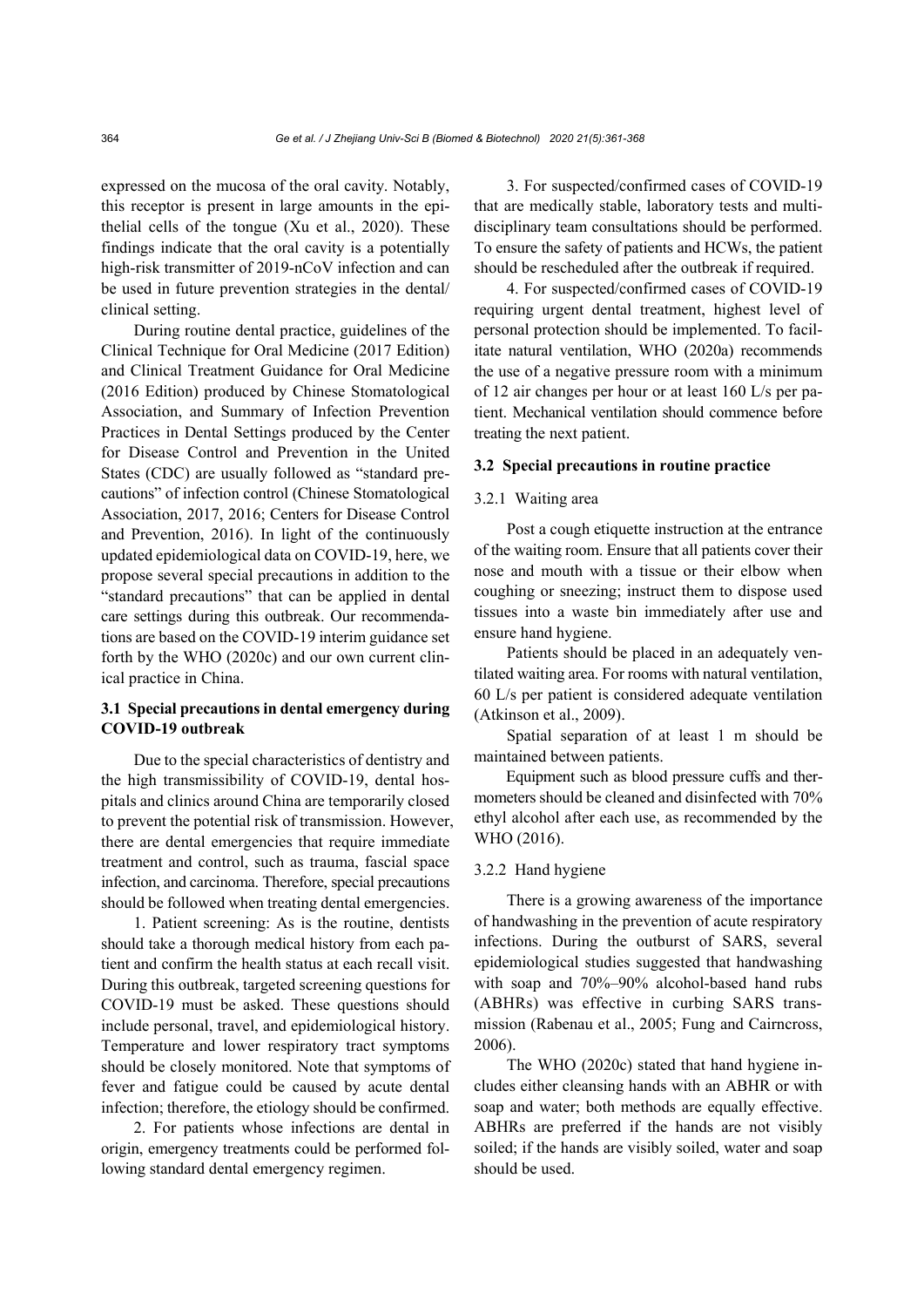As suggested by WHO (2009), hand hygiene should be performed before touching a patient, before any cleaning or aseptic procedure is performed, after exposure to body fluid, after touching a patient, and after touching a patient's surroundings.

## 3.2.3 Personal protective equipment

During dental practices, the spread of oral microorganisms mostly radiates toward the dentist's face, particularly in the inner part of the eyes and around the nose, which are important areas for infection transmission (Bentley et al., 1994; Nejatidanesh et al., 2013). Personal protective equipment (PPE) can form an effective barrier against most hazards of aerosols generated from the operative site.

1. Protective eyewear and face shields: It is clinically evident that COVID-19 may also be transmitted through contact with the mucous membranes in eyes, as infectious droplets could easily contaminate the human conjunctival epithelium (Lu et al., 2020). To protect the eyes from aerosols and debris created during dental procedure, protective eyewear or face shield should be worn throughout the treatment and disinfected between patients.

2. Face masks: At minimum, a medical mask (surgical or procedure mask) was used if working at a distance of less than 1 m from the patient. When performing aerosol generating procedures (using high-speed handpiece, air-water syringe, and ultrasonic scaler), a particulate respirator that is at least as protective as a National Institute for Occupational Safety and Health (NIOSH)-certified N95, European Standard Filtering Face Piece 2 (EU FFP2), or equivalent, was used. When performing emergency dental treatment with suspected COVID-19 cases, a higher level of respiratory protection should be considered, such as EU FFP3 respirators conforming to European Standard 149 (EN149).

#### 3.2.4 Preprocedural mouth rinse

Preprocedural mouth rinse is one of the most effective methods of reducing the proportion of microorganisms in oral aerosols (Samaranayake and Peiris, 2004; Feres et al., 2010). A meta-analysis showed that the use of preprocedural mouth rinse, including chlorhexidine (CHX), essential oils, and cetylpyridinium chloride (CPC), resulted in a mean reduction of 68.4% colony-forming units in dental aerosol (Marui et al., 2019). Although the effect of preprocedural mouth rinse against coronavirus is still unknown, it has been proven that CHX is effective against several infectious viruses, including herpes simple virus (HSV), human immunodeficiency virus (HIV), and hepatitis B virus (HBV) (Wood and Payne, 1998)

About 0.12% CHX was used as a preprocedural mouth rinse. For patients who develop mucosal irritation or other side effects such as tongue stain, 0.05% CPC could be a good alternative (Feres et al., 2010).

#### 3.2.5 Rubber dam isolation

During dental procedures that generate aerosols, rubber dam provides barrier protection from the primary source and will virtually eliminate all pathogens emerging from respiratory secretion. If the rubber dam is placed correctly, the only source of contamination would be the tooth that is undergoing treatment (Harrel and Molinari, 2004). Application of rubber dam during cavity preparation showed a significant reduction in the spread of microorganisms by 90% (Cochran et al., 1989). Rubber dam is applied in all aerosol-generating procedures. One disadvantage of using the rubber dam is that it is not feasible in procedures that require subgingival instrumentation, such as subgingival restoration and subgingival crown margin preparation. We propose several alternations in Table 1.

## 3.2.6 Removal/filter of contaminated air

There are several methods to remove/filter contaminated air in treatment areas; the two most commonly used devices include the inexpensive highvolume evacuator (HVE) and the expensive highefficiency particulate arrestor (HEPA) filters.

HVE filter: It is a suction device that helps remove air at a rate of up to 2.83  $m<sup>3</sup>$  per minute. It is the easiest way to remove dental aerosols as they are generated and could effectively reduce contamination caused by the operating site by 90% (Narayana et al., 2016). However, the device should be held at a proper distance (approximately 6–15 mm) from the active ultrasonic tip. One limitation of the HVE is that without a dental assistant, clinicians might face difficulty in operating it using one hand. There are modified HVEs in the market that address this problem.

HEPA filter: It is an air filtration device that can remove 99.97% of the particles measuring 0.3 μm in diameter. One disadvantage is that the filter may become a source of microbes if the retained microorganisms proliferate and enter back into the filtered air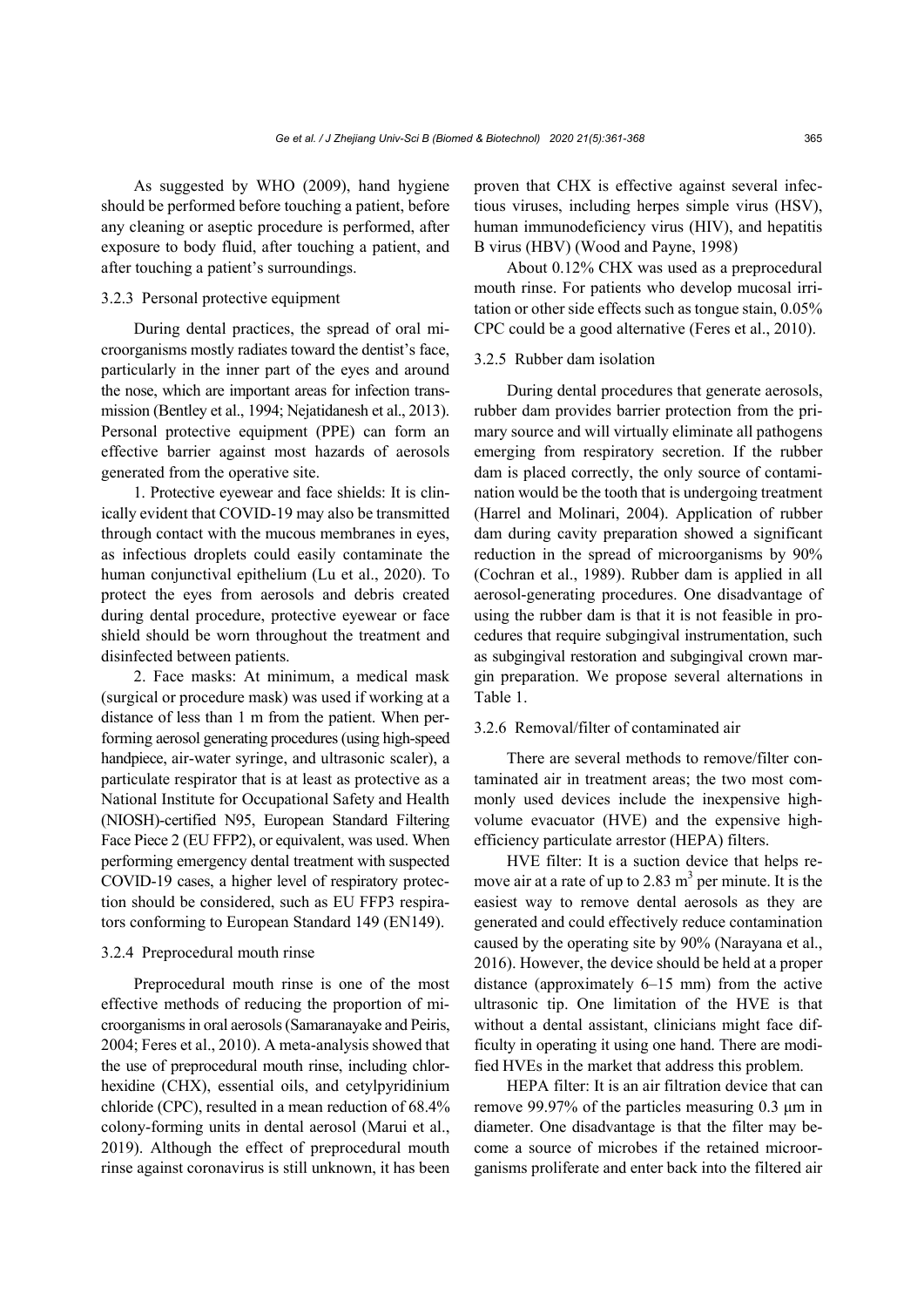| Dental discipline                                | Special precaution                                                                                                                                                                                                                                           |
|--------------------------------------------------|--------------------------------------------------------------------------------------------------------------------------------------------------------------------------------------------------------------------------------------------------------------|
| Endodontics                                      | Rubber dam must be applied during endodontic treatment                                                                                                                                                                                                       |
|                                                  | Root canal treatment usually requires a number of endodontic instruments and devices,                                                                                                                                                                        |
|                                                  | therefore minimizing unnecessary hand contact with surfaces and equipment in the<br>dental office to reduce possibility of fomite transmission                                                                                                               |
| Restorative dentistry and<br>pediatric dentistry | Avoid using rotary instruments during cavity preparation. In selective cases, consider using<br>chemochemical caries removal or atraumatic restorative techniques                                                                                            |
|                                                  | If rotary instrumentation must be performed, rubber dam isolation should be applied                                                                                                                                                                          |
| Periodontics                                     | Hand and ultrasonic instrumentation are equally effective in removing plaque and calculus<br>deposits; if required, manual scaling and polishing are recommended (Krishna and<br>de Stefano, 2016)                                                           |
| Prosthodontics                                   | Salivary suction must be performed with care to avoid gagging                                                                                                                                                                                                |
|                                                  | Select and adjust trays to the right size for impression taking to avoid cough reflex. For<br>highly sensitive patients, consider applying oral mucosa anesthesia to the throat before<br>impression taking                                                  |
|                                                  | During fixed partial denture or single-crown preparation, treatment alternation may be<br>considered to incorporate rubber dam application. For example, design supra-gingival<br>margin for posterior bridge or use a split-dam technique (Li et al., 2004) |
|                                                  | During removable partial denture or complete denture try-in, avoid touching other objects<br>in the dental office after contacting patients' saliva                                                                                                          |
|                                                  | Upon removal from patient's mouth, dental prosthesis, impressions, and other prosthodon-                                                                                                                                                                     |
|                                                  | tics materials (e.g., bite registration) should be thoroughly disinfected by a disinfectant                                                                                                                                                                  |
|                                                  | having at least intermediate level activity                                                                                                                                                                                                                  |
| Oral-maxillofacial surgery                       | When performing simple extraction, treat the patient in a supine position to avoid working<br>in the breath way of a patient                                                                                                                                 |

**Table 1 Strategies to reduce droplet generation in different dental disciplines** 

(Chuaybamroong et al., 2010). In addition, soiled HEPA filters are difficult to clean and expensive to replace (Day et al., 2018).

#### 3.2.7 Environmental surface disinfection

During aerosol generating procedures, droplets containing infective pathogens could be deposited on the surrounding surfaces. An analysis of 22 studies revealed that human coronaviruses, such as SARS and MERS, can persist on inanimate surfaces for up to 9 d. However, they can be efficiently inactivated by surface disinfects within one minute. These surface disinfectants contain 62%–71% ethanol, 0.5% hydrogen peroxide, and 0.1% (1 g/L) sodium hypochlorite (Kampf et al., 2020). Surfaces are disinfected after each patient visits, especially surfaces in close proximity to the operating areas.

3.2.8 Other methods to reduce droplet generation in different dental disciplines

Based on the features of different dental disciplines (Table 1), we summarize some strategies that could be implemented in some dental specialties to reduce droplet generation.

#### **4 Conclusions**

Dentists, by nature, are at high risk of exposure to infectious diseases. The emergence of COVID-19 has brought new challenges and responsibilities to dental professionals. A better understanding of aerosol transmission and its implication in dentistry can help us identify and rectify negligence in daily dental practice. In addition to the standard precautions, implementation of special precautions could prevent disease transmission from asymptomatic carriers. These special precautions would not only help control the spread of COVID-19 but also serve as a guide for managing other respiratory diseases.

#### **Contributors**

Zi-yu GE and Lu-ming YANG analyzed the literatures and prepared the first draft of the manuscript. Jia-jia XIA, Xiao-hui FU, and Yan-zhen ZHANG revised, edited, and checked the final version. All authors have read and approved the final manuscript.

#### **Compliance with ethics guidelines**

Zi-yu GE, Lu-ming YANG, Jia-jia XIA, Xiao-hui FU, and Yan-zhen ZHANG declare that they have no conflict of interests.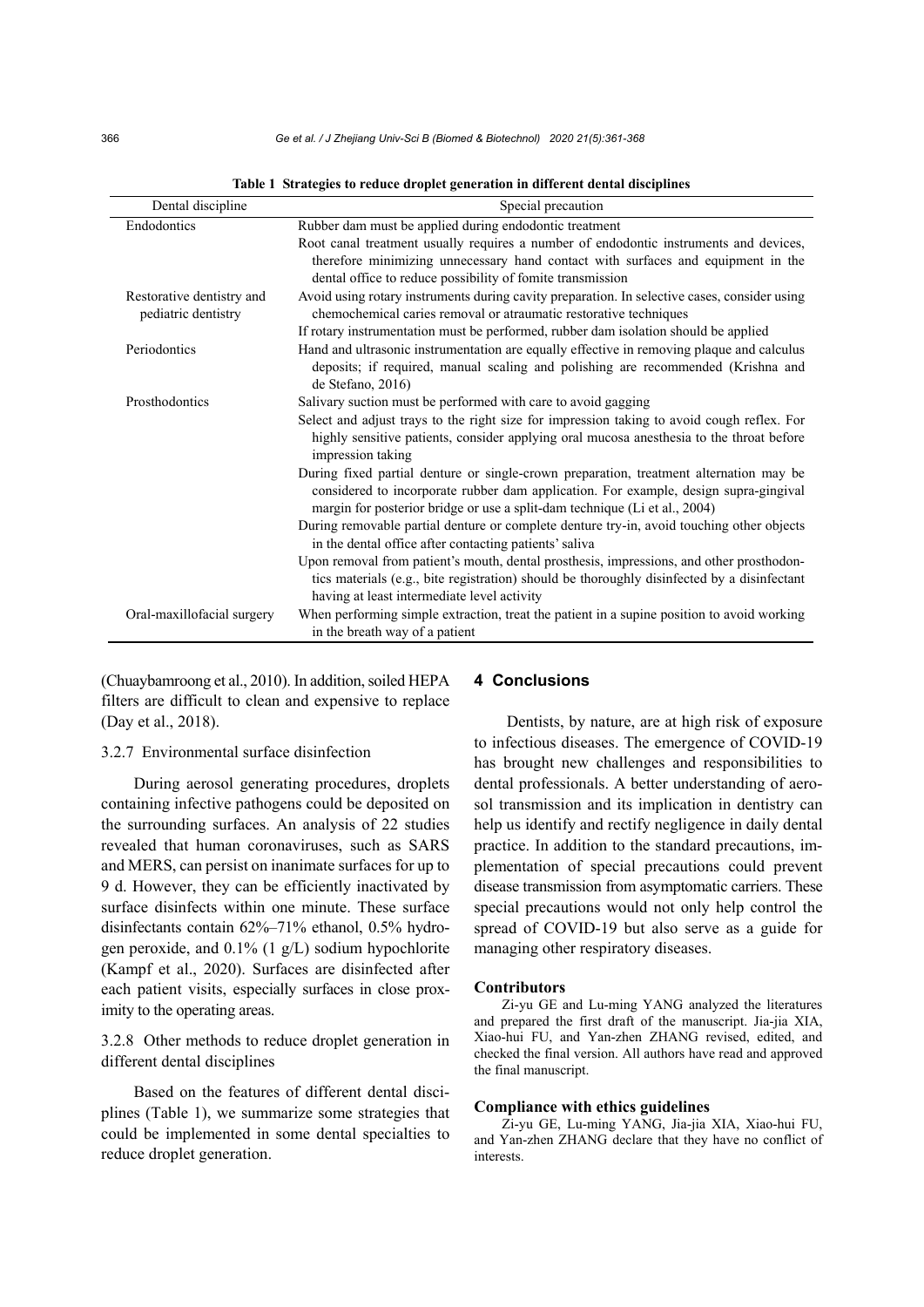This article does not contain any studies with human or animal subjects performed by any of the authors.

#### **References**

- Atkinson J, Chartier Y, Pessoa-Silva CL, et al., 2009. Natural Ventilation for Infection Control in Health-Care Settings. World Health Organization, Geneva, Switzerland.
- Bentley CD, Burkhart NW, Crawford JJ, 1994. Evaluating spatter and aerosol contamination during dental procedures. *J Am Dent Assoc*, 125(5):579-584. https://doi.org/10.14219/jada.archive.1994.0093
- Centers for Disease Control and Prevention, 2016. Summary of Infection Prevention Practices in Dental Settings: Basic Expectations for Safe Care. Centers for Disease Control and Prevention, US Department of Health and Human Services, Atlanta, USA, p.8-16.
- Chen JL, 2020. Pathogenicity and transmissibility of 2019-nCoV a quick overview and comparison with other emerging viruses. *Microbes Infect*, in press. https://doi.org/10.1016/j.micinf.2020.01.004
- Chinese Stomatological Association, 2016. Clinical Treatment Guidance for Oral Medicine, 2016 Ed. People's Medical Publishing House, Beijing, China (in Chinese).
- Chinese Stomatological Association, 2017. Guidelines of the Clinical Technique for Oral Medicine, 2017 Ed. People's Medical Publishing House, Beijing, China (in Chinese).
- Chowell G, Abdirizak F, Lee S, et al., 2015. Transmission characteristics of MERS and SARS in the healthcare setting: a comparative study. *BMC Med*, 13:210. https://doi.org/10.1186/s12916-015-0450-0
- Chuaybamroong P, Chotigawin R, Supothina S, et al., 2010. Efficacy of photocatalytic HEPA filter on microorganism removal. *Indoor Air*, 20(3):246-254.
- https://doi.org/10.1111/j.1600-0668.2010.00651.x Cochran MA, Miller CH, Sheldrake MA, 1989. The efficacy of the rubber dam as a barrier to the spread of microorganisms during dental treatment. *J Am Dent Assoc*, 119(1): 141-144.

https://doi.org/10.14219/jada.archive.1989.0131

Day DB, Xiang J, Mo J, et al., 2018. Combined use of an electrostatic precipitator and a high-efficiency particulate air filter in building ventilation systems: effects on cardiorespiratory health indicators in healthy adults. *Indoor Air*, 28(3):360-372.

https://doi.org/10.1111/ina.12447

Farah RI, 2019. Effect of cooling water temperature on the temperature changes in pulp chamber and at handpiece head during high-speed tooth preparation. *Restor Dent Endod*, 44(1):e3.

https://doi.org/10.5395/rde.2019.44.e3

Feres M, Figueiredo LC, Faveri M, et al., 2010. The effectiveness of a preprocedural mouthrinse containing cetylpyridinium chloride in reducing bacteria in the dental office. *J Am Dent Assoc*, 141(4):415-422.

https://doi.org/10.14219/jada.archive.2010.0193

Fung ICH, Cairncross S, 2006. Effectiveness of handwashing

in preventing SARS: a review. *Trop Med Int Health*, 11(11): 1749-1758.

https://doi.org/10.1111/j.1365-3156.2006.01734.x

Grenier D, 1995. Quantitative analysis of bacterial aerosols in two different dental clinic environments. *Appl Environ Microbiol*, 61(8):3165-3168.

https://doi.org/10.1128/AEM.61.8.3165-3168.1995

- Harrel SK, Molinari J, 2004. Aerosols and splatter in dentistry: a brief review of the literature and infection control implications. *J Am Dent Assoc*, 135(4):429-437. https://doi.org/10.14219/jada.archive.2004.0207
- Jin YH, Cai L, Cheng ZS, et al., 2020. A rapid advice guideline for the diagnosis and treatment of 2019 novel coronavirus (2019-nCoV) infected pneumonia (standard version). *Military Med Res*, 7:4.

https://doi.org/10.1186/s40779-020-0233-6

- Jones RM, Brosseau LM, 2015. Aerosol transmission of infectious disease. *J Occup Environ Med*, 57(5):501-508. https://doi.org/10.1097/JOM.0000000000000448
- Kampf G, Todt D, Pfaender S, et al., 2020. Persistence of coronaviruses on inanimate surfaces and their inactivation with biocidal agents. *J Hosp Infect*, online ahead of print.

https://doi.org/10.1016/j.jhin.2020.01.022

- Kramer A, Schwebke I, Kampf G, 2006. How long do nosocomial pathogens persist on inanimate surfaces? A systematic review. *BMC Infect Dis*, 6:130. https://doi.org/10.1186/1471-2334-6-130
- Krishna R, de Stefano JA, 2016. Ultrasonic vs. hand instrumentation in periodontal therapy: clinical outcomes. *Periodontology*, 71(1):113-127. https://doi.org/10.1111/prd.12119
- Kutter JS, Spronken MI, Fraaij PL, et al., 2018. Transmission routes of respiratory viruses among humans. *Curr Opin Virol*, 28:142-151.

https://doi.org/10.1016/j.coviro.2018.01.001

- Li Q, Guan XH, Wu P, et al., 2020. Early transmission dynamics in Wuhan, China, of novel coronavirus-infected pneumonia. *N Engl J Med*, online. https://doi.org/10.1056/NEJMoa2001316
- Li RWK, Leung KWC, Sun FCS, et al., 2004. Severe acute respiratory syndrome (SARS) and the GDP. Part II: implications for GDPs*. Br Dent J*, 197(3):130-134. https://doi.org/10.1038/sj.bdj.4811522
- Lu CW, Liu XF, Jia ZF, 2020. 2019-nCoV transmission through the ocular surface must not be ignored. *Lancet*, 395(10224):PE39. https://doi.org/10.1016/S0140-6736(20)30313-5
- Marui VC, Souto MLS, Rovai ES, et al., 2019. Efficacy of preprocedural mouthrinses in the reduction of microorganisms in aerosol: a systematic review. *J Am Dent Assoc*, 150(12):1015-1026.e1.

https://doi.org/10.1016/j.adaj.2019.06.024

Narayana TV, Mohanty L, Sreenath G, et al., 2016. Role of preprocedural rinse and high volume evacuator in reducing bacterial contamination in bioaerosols. *J Oral Maxillofac*